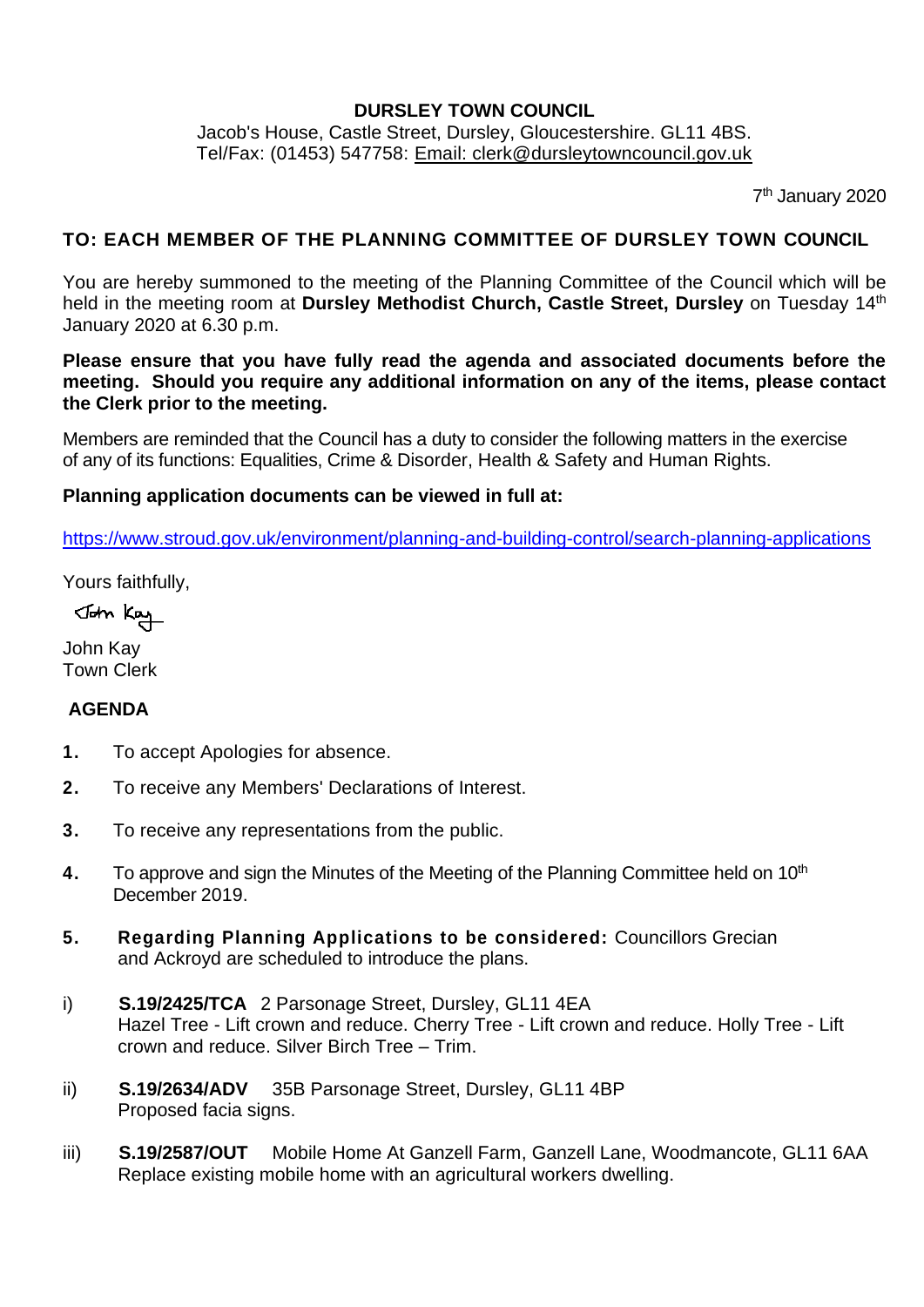- iv) **S.19/2432/HHOLD** Shireoaks, The Broadway, Dursley, GL11 6AG Demolition of existing side extension and conservatory. Erection of new single side and front extensions to dwelling. Creation of new parking area.
- v) **S.19/2644/HHOLD** 30 Yellow Hundred Close Dursley GL11 5BA Two storey side extension with rear single storey link extension to existing garage.
- vi) **S.19/2503/FUL** Parcel H1, Box Road, Cam

Gabion retaining wall structure with timber post & rail with chain link fence.

# **6. Consideration of Licensing Applications:**

None at the time of the agenda.

## **7. Regarding Planning Matters in General:**

## **i) Notifications (incl. Discharge of conditions/certificates/permitted development):**

**S.19/2624/DISCON** Sheephouse Farm, Uley Road, Dursley, GL11 5AD Discharge of condition 3 (drainage details) on permitted application S.19/0090/FUL

## **ii) Notification of Planning Permissions:**

**S.19/2386/DISCON** Land At Littlecombe (Lister Petter Site), Dursley Discharge of conditions 14 (Contaminated land, controlled waters and/ground gas) and 22 (Risk assessment & site investigation report) from the application S.15/0476/OUT for Phases 3 A and B only.

#### **S.19/2364/TCA** 4 Hill Road, Dursley, GL11 4JQ

Large Ash tree - fell, cutting the main stem off just above the iron railings.

**S.19/2304/HHOLD** 19 Blackwells, Woodmancote, Dursley, GL11 4BG First floor extension to the rear and side.

**S.19/2283/FUL** Tashi Centre, Bowers Court, Broadwell, Water Street, Dursley GL11 4JE Installation of windows to ground floor. Increase in height to lean to roof to the rear.

**S.19/2192/DISCON** Land Adjacent The Hollies Care Home, Drake Lane, Cam Discharge of condition 13 (Samples of hard landscaping) from permission S.17/1050/FUL.

**S.19/2077/HHOLD** 49 Kingshill Park, Dursley, GL11 4DG Single storey side and rear extension.

**S.19/2039/HHOLD** 20 Kingsdown, Dursley, GL11 4DB Front boundary fence over 1m high.